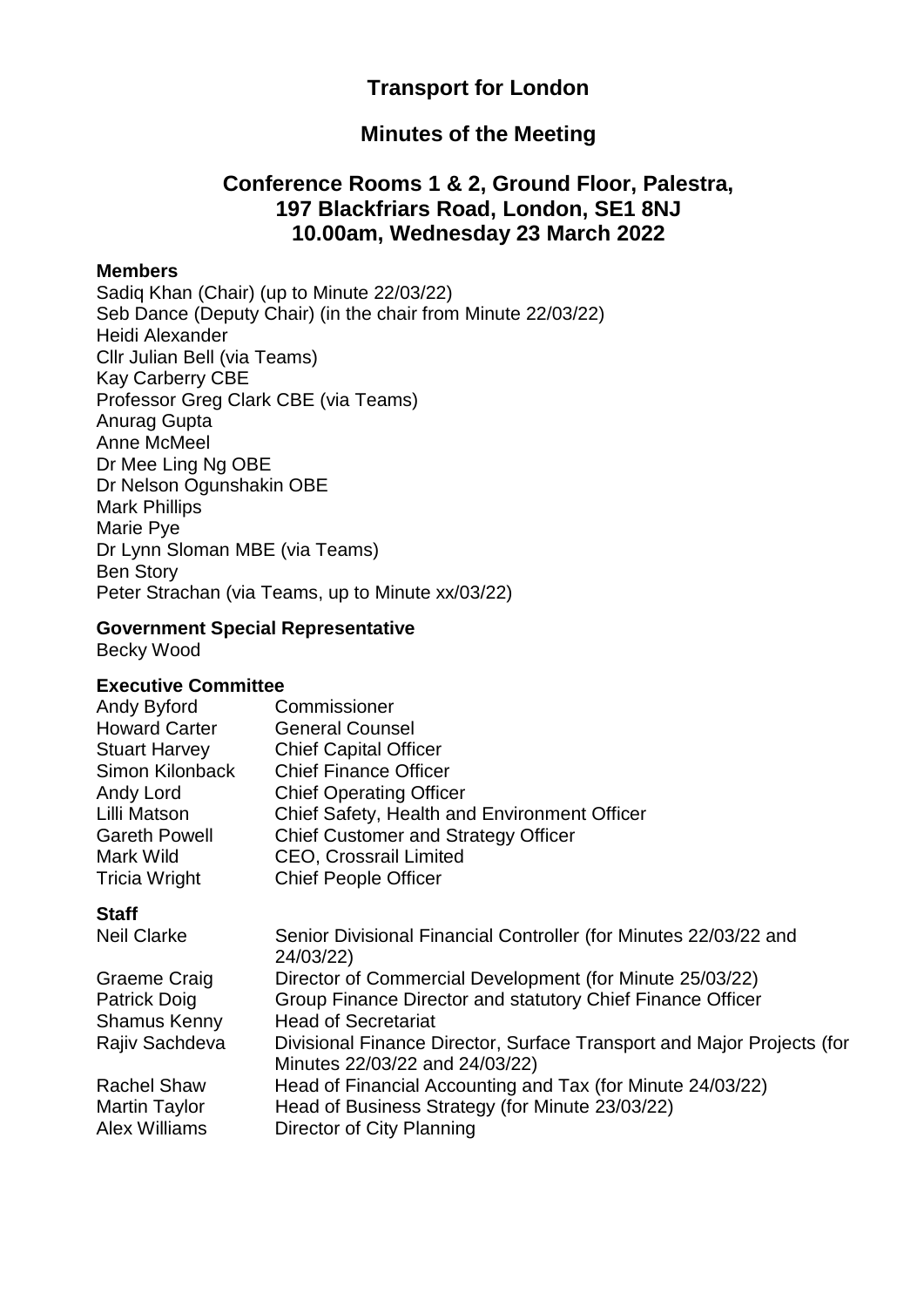# **16/03/22 Apologies for Absence and Chair's Announcements**

The Chair welcomed everyone to the meeting, which was being broadcast live on the Greater London Authority website and on YouTube to ensure the public and press could observe the proceedings and decision-making.

Apologies for absence had been received from Bronwen Handyside and Dr Nina Skorupska CBE.

Members Cllr Julian Bell, Professor Greg Clark CBE, Dr Lynn Sloman MBE and Peter Strachan were attending via Teams and were able to take part in the discussions but were not counted toward the quorum.

The Chair had accepted the Budget and Finance Report Update and the Prudential Indicators items as late papers for the agenda, as it was vital that Members knew the most up to date information.

As reported at the last meeting, Simon Kilonback, TfL's Chief Finance Officer (CFO), would leave TfL in April 2022. He had played a central role in making TfL ever more efficient and, prior to the coronavirus pandemic, on a clear path to financial sustainability. He had put in an extraordinary amount of time and effort to stabilise TfL's finances due to the impact of the pandemic and to ensure it secured support from Government to set TfL back on a path to future financial sustainability. On behalf of the Board, the Chair thanked him for the legacy he left and wished him every success for the future.

As Rachel McLean was unable to take up the interim management CFO role due to personal circumstances, Patrick Doig would, in addition to his current Group Finance Director and statutory CFO roles, report to the Commissioner as an interim measure until the internal and external recruitment process to fill the management CFO role concluded. Members would be asked to temporarily grant authorities previously specified to the management CFO postholder to Patrick Doig.

The Chair reminded those present that safety was paramount at TfL and encouraged Members to raise any safety issues during discussions on a relevant item or with TfL staff after the meeting.

## **17/03/22 Declarations of Interests**

All Members confirmed that their declarations of interests, as published on tfl.gov.uk, were up to date and there were no additional interests that related specifically to items on the agenda.

### **18/03/22 Minutes of the Meeting of the Board held on 2 February 2022**

**The minutes of the meeting of the Board held on 2 February 2022 were approved as a correct record and the Chair was authorised to sign them.**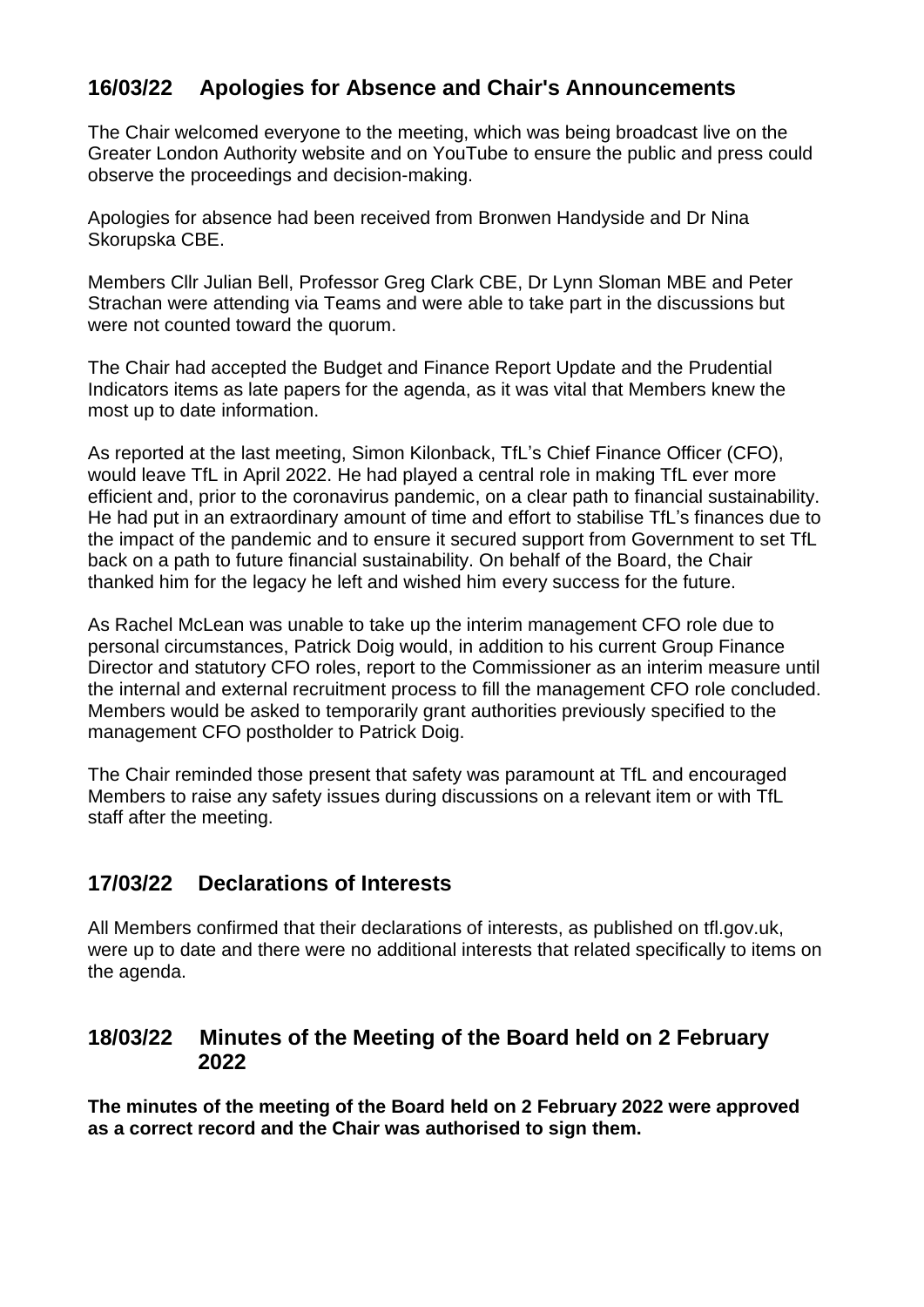# **19/03/22 Matters Arising, Actions List and Use of Delegated Authority**

Howard Carter introduced the paper. Since the last meeting, there had been no use of Chair's Action. The Chair of the Finance Committee had exercised Chair's Action, in consultation with available Board Members, on three occasions in relation to TfL's funding arrangements.

On 9 March 2022, the Finance Committee exercised specific authority delegated by the Board to approve the Treasury Management Strategy, the Treasury Management and Derivative Investments Policies and the Investment Management Strategy for Non-Financial Assets. This was included in the Finance Committee's report to the Board.

There had been one Mayoral Direction to TfL, in relation to the March 2022 fare changes.

Members noted the progress against the actions from previous meetings, as set out in Appendix 1 to the paper, most of which were completed.

#### **The Board noted the paper.**

### **20/03/22 Commissioner's Report**

Andy Byford introduced the report, which provided a review of the major issues and developments since the last meeting, and updated Members on significant projects and initiatives.

The key issues arising from the overview and discussion are summarised below:

- 1 As reported elsewhere at the meeting, the Commissioner was grateful that the Government had extended its funding support until 24 June 2022, which enabled TfL to continue to operate and maintain safe, efficient and essential transport services, that made a vital contribution to the economic recovery of the capital and the country. The Government had also committed to set out a proposal on longer-term capital funding support by the end of March 2022. A long-term capital settlement was essential to avoid a disastrous managed decline of London's transport network and to support TfL's shared objectives with the Government including environmental aims. To date, TfL had met every funding settlement commitment on time and expected the Government to reciprocate with a credible capital offer.
- 2 TfL would meet its commitment to provide the Government with the independent review of its pension fund by the end of March 2022. The review was not expected to make recommendations but to present a range of options. It was a complex area and any change to the pension fund would be subject to discussion with trustees and stakeholders and would not be a quick exercise.
- 3 There had been no additional Covid-19 deaths in service since the last meeting. Following the removal of all domestic coronavirus restrictions in England on 24 February 2022, while it was no longer a requirement for customers to wear face coverings as a condition of carriage, TfL continued to encourage their use on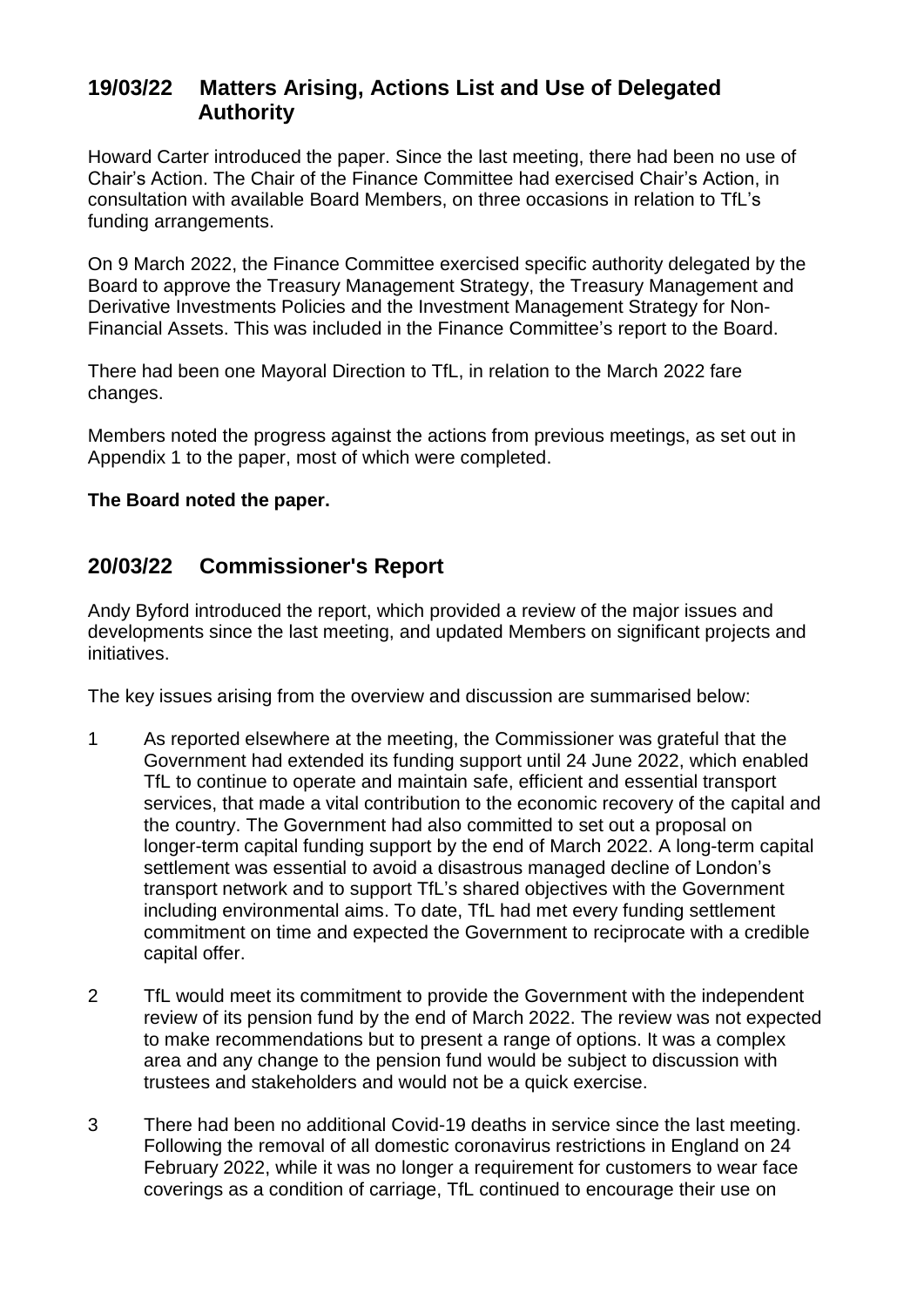public transport. TfL's vigorous cleaning routines had been maintained and monthly sampling by Imperial College London since September 2020 continued to show no traces of coronavirus on TfL's public transport network.

- 4 On 14 March 2022, the Mayor announced a new campaign to tackle violence against women and girls, which remained a top priority for TfL. In addition to partnership work with the Metropolitan Police and British Transport Police, including a high-profile campaign, TfL had established an internal programme of activity for frontline customer service staff. TfL was acting on the recommendations from the London TravelWatch report to improve personal security for people travelling around the capital. TfL was awarded White Ribbon accreditation, a publicly declared opportunity to have an impact on its internal culture, challenging behaviours and mobilising men to act. TfL's male ambassadors had made the promise to never commit, excuse or remain silent about violence against women and girls.
- 5 Lilli Matson confirmed that, following the deaths of Sarah Everard and Sabina Nessa, a TfL taskforce group was stood up and agreed a co-ordinated plan to tackle violence against women and girls. This included initiatives such as the domestic abuse policy and advertising campaign, as well as longer-term initiatives for Streetspace realm and design, all of which were assessed for equality impacts.
- 6 On 11 February 2022, TfL launched a new fleet of 29 electric buses on route 63. As well as being zero emission and meeting the 2021 Bus Safety Standard, the new buses included a range of enhancements to improve customer experience and increase bus use. Capital funding certainty would enable more of these vehicles to be rolled out. Transforming bus travel was essential for a green and inclusive recovery from the coronavirus pandemic for London and to achieve the Mayor's target for a net zero carbon city.
- 7 On 11 March 2022, TfL published its Bus action plan. This set out its 2030 vision for buses, including how buses contributed to creating Healthy Streets, and the actions it planned to take to improve customer experience, journey times, connections, safety and security, and help reduce carbon emissions. TfL was engaging with boroughs and stakeholders on the role of the bus in London's recovery and the long-term vision for bus travel. While the bus network in London already had more than 4.5 million passengers a day, encouraging more people to use buses and facilitate the switch away from car use was essential to meeting the mode shift targets within the Mayor's Transport Strategy.
- 8 Throughout February 2022, TfL engaged with several organisations interested in the Mayor's plans to introduce a new road user charging scheme. It met with key stakeholders to discuss the imperative for London to reach net zero carbon by 2030, the potential options for any scheme and how different schemes might affect Londoners.
- 9 On 4 March 2022, the Mayor announced that he intended to consult on proposals for the London-wide expansion of the Ultra Low Emission Zone in 2023. A 10 week public and stakeholder consultation on detailed proposals would start in May 2022. The Mayor would consider feedback from the consultation and decide whether to confirm the expansion proposals, with or without modifications.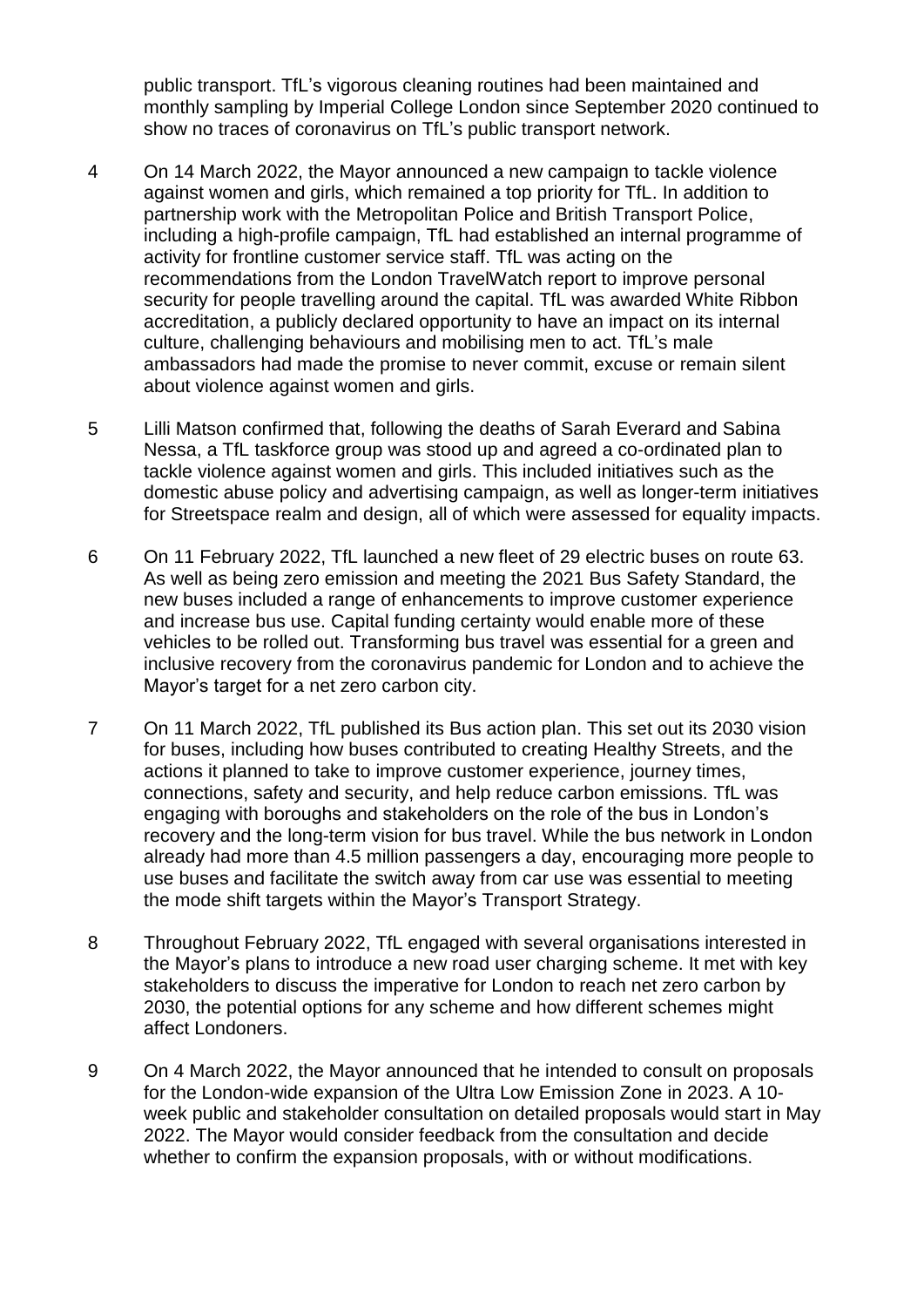- 10 The Mayor had also asked TfL to develop proposals for consolidating existing road user charging schemes into one simple and fair pay per mile scheme, for introduction by the end of the decade. This would potentially involve drivers paying different rates for using their vehicles depending on how polluting they were, the distance travelled and the time when the journey took place.
- 11 Excellent progress continued to be made on Crossrail. On 28 January 2022, the second phase of the Elizabeth line Trial Operations began, which involved thousands of volunteers and a range of organisations collaborating on the response to trial scenarios. The next and final phase was a period of timetabled running to run trains up and down the central tunnel section of the Elizabeth line in order to fine tune the railway, iron out any final issues and ensure it was the most reliable service possible when it opened.
- 12 The Commissioner thanked Simon Kilonback, Chief Finance Officer (CFO), for his incredible hard work and support during his time at TfL. Patrick Doig, currently Group Finance Director and statutory CFO, would succeed Simon Kilonback as interim CFO. He had been heavily involved in the funding discussions and helping the organisation to overcome its financial challenges.
- 13 Gareth Powell, Andy Lord, Mark Wild and a number of other TfL colleagues would take part in the [Railway Children's](https://tflece.newsweaver.com/s0jgotdovg/p02mne2ltwv1fbh3zbue9j/external?email=true&i=2&a=5&p=9232812&t=1066950) Railway Sleepout on 31 March 2022, spending a night in Waterloo station to raise awareness and much needed funds to support the [Railway Children.](https://tflece.newsweaver.com/s0jgotdovg/kbuwanffv6x1fbh3zbue9j/external?email=true&a=5&p=9232812&t=1066950)
- 14 TfL continued to face ongoing pressures and uncertainties around the recent increase in coronavirus cases, the pensions review, its finances and an exodus of talent. The Executive team was standing up as leaders to steer the organisation through the uncertainties towards better times ahead, such as the imminent opening of the Elizabeth line.
- 15 Andy Byford echoed the condolences and loss expressed following the death of Shatha Ali, a cyclist who sadly died as a result of a collision involving a lorry near Holborn Underground station on 1 March 2022. Lilli Matson confirmed that TfL was working with Camden Council to deliver interim junction improvements at Holborn Gyratory. TfL was committed to tackling unsafe junctions, subject to resourcing from a longer-term financial settlement.
- 16 Garth Powell confirmed the importance of in-person cycling training to improve cyclist safety. TfL was committed to funding cycling training and would liaise with the boroughs in the coming weeks.
- 17 TfL's controlled e-scooter trial operated under Department for Transport guidance and safety performance was monitored with only a small number of incidents recorded. Feedback from users, the public and representative groups would be brought together for a decision on use of e-scooters going forward.
- 18 Along with the Department for Transport and other train operating companies, TfL was helping Ukrainian nationals travelling to the UK on Eurostar services reach their final destination and get to their hosts as quickly as possible, by enabling them to travel for free across London using Tube or rail services. The scheme was subject to identification and proof of eligibility and would run for three months initially.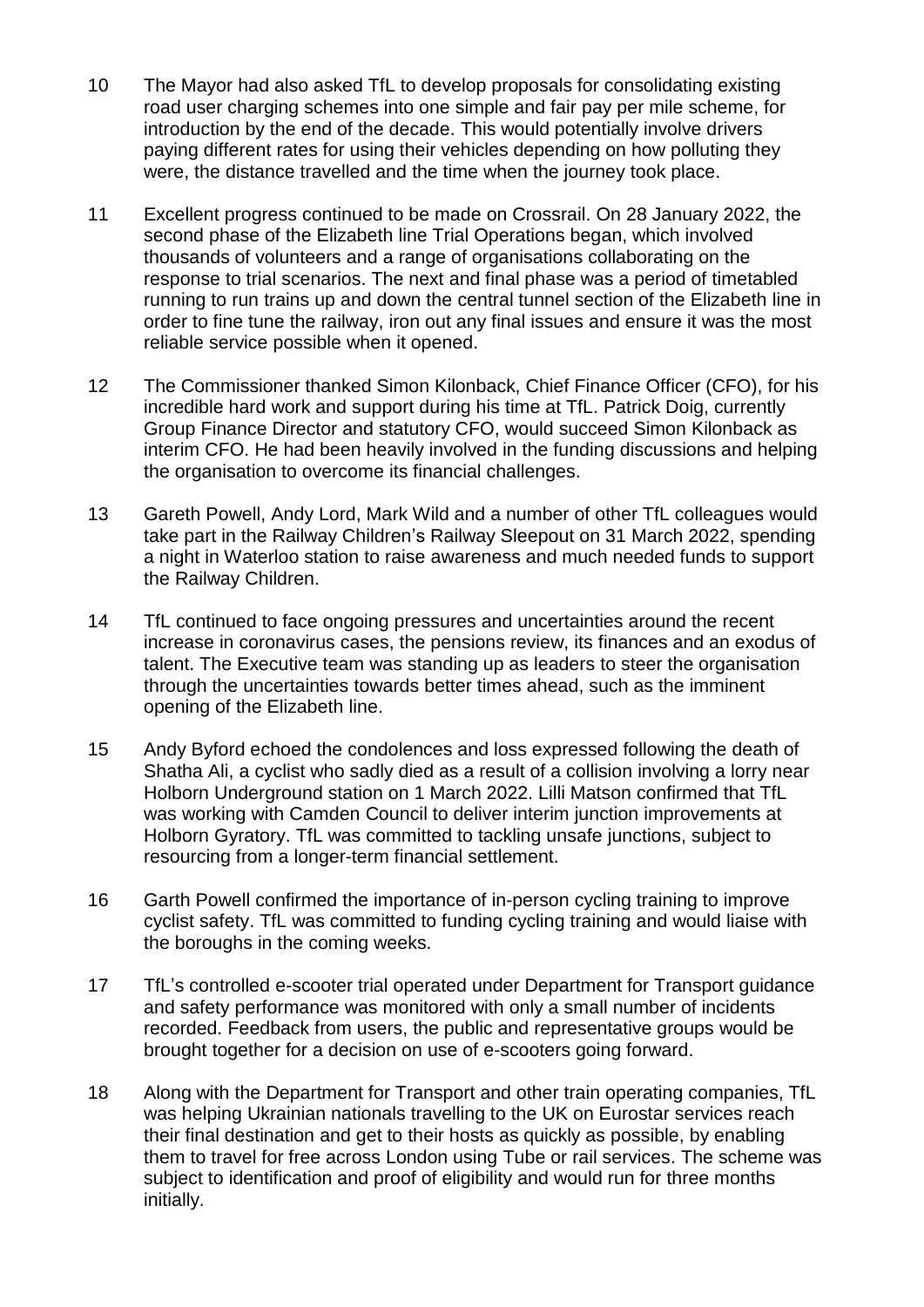- 19 Garth Powell confirmed that cyber security risks, such as potential cyber-attacks, were monitored and that the management team had assessed preparedness, had plans in place and remained in a heightened state of vigilance.
- 20 On compliance with Russian sanctions in the supply chain, Simon Kilonback confirmed that an initial review of the direct supply chain had identified none from Russia and this would be monitored going forward.
- 21 On the Secretary of State for Transport's recent refusal for disposal of TfL land at Cockfosters for housing delivery, Alex Williams confirmed that it had been a lengthy planning consent process and that TfL would press for review of the decision in order to get a resolution.
- 22 The National Union of Rail, Maritime and Transport Workers (RMT) strike action on 1 and 3 March 2022, which also impacted on the morning of 2 and 4 March, resulted in severe disruption across all Tube lines, with stations closed and little or no service in places, while buses and other rail services were busier than normal. No proposals had been tabled on pensions or terms and conditions and strike action was called despite assurances from TfL that nobody would lose their jobs because of the proposals. The devastating impact of the pandemic on finances made a programme of change urgently necessary. TfL continued to meet with the RMT to discuss proposals and find a resolution.
- 23 In response to a question from Marie Pye on the accessibility of electric vehicle chargers for wheelchair users, Alex Williams would provide her with the guidance used by TfL and the Department for Transport. **[Action: Alex Williams]**
- 24 Andy Byford confirmed that an optimal funding deal would be akin to the Network Rail or Highways England deal of a five-year controlled period with expected outputs and certainty of funding. TfL was asking Government for a one to threeyear capital deal to achieve certainty for contractors and leverage better prices. The Board would be kept up to date on the progress of discussions.

#### **The Board noted the Commissioner's Report.**

## **21/03/22 Elizabeth Line Operational Readiness and Crossrail Update**

Andy Byford introduced the item, which provided an update on the remaining work on the Crossrail project and of the readiness for the operations and maintenance of the railway after handover from Crossrail.

Mark Wild provided an update on progress. With the project in the final complex stages of delivering the railway, the focus remained on ensuring that it was completed safely. Good safety performance continued and the impact of coronavirus was not currently affecting the programme.

The second phase of Trial Operations commenced on 28 January 2022, which involved a range of organisations collaborating on the response to trial scenarios. Emergency services were also involved, demonstrating how they would respond to incidents on the network and in stations. The mass volunteer events involved over 2,000 staff volunteers and all observations and learning from the evacuations informed subsequent exercises.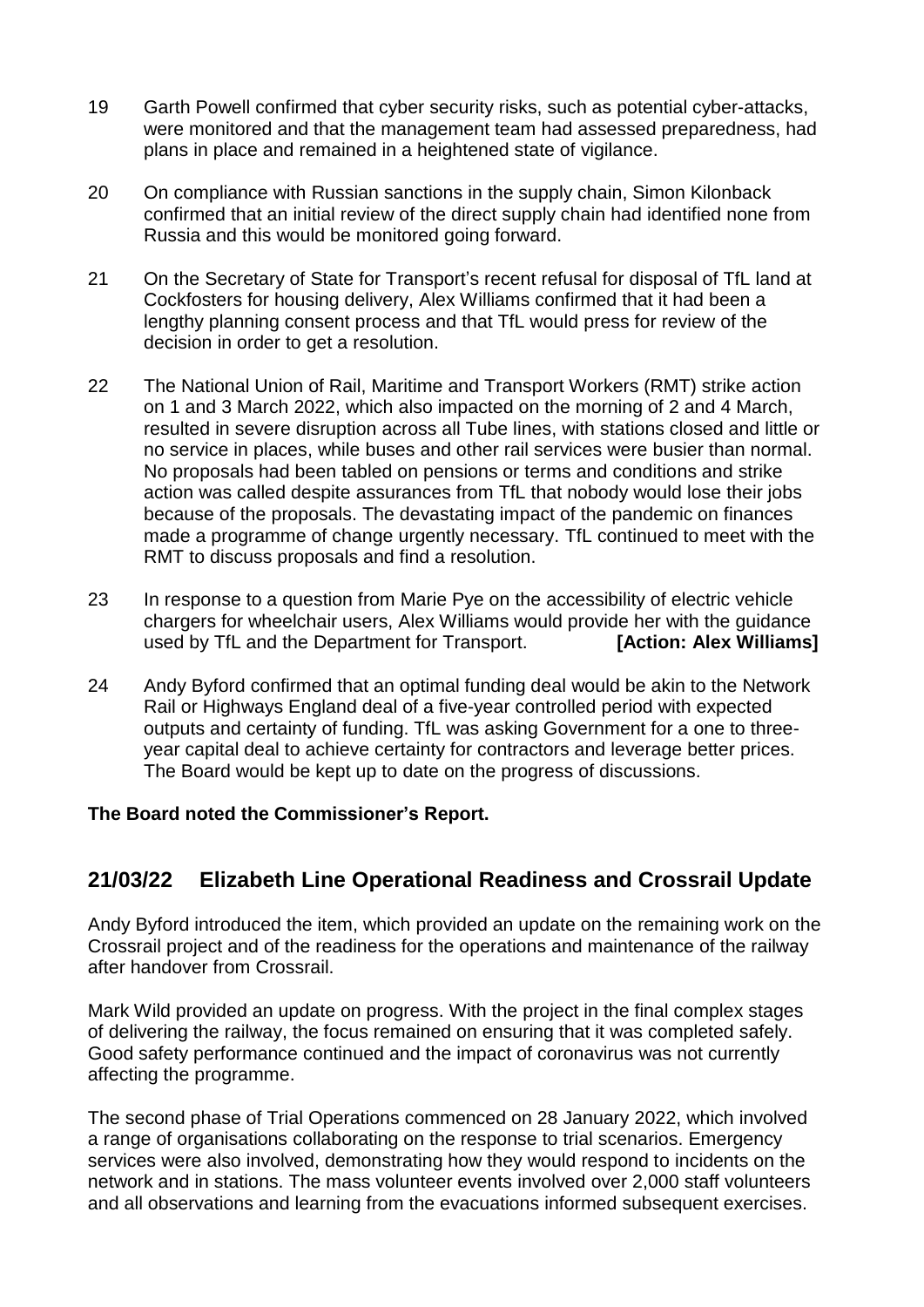Performance had been positive following the completion of the tunnel ventilation system works and commissioning of signalling software changes. Further improvements and upgrades were planned for the trains and signalling software over the Easter 2022 period, which would provide increased operational reliability of the trains, routeway and signalling systems.

Work continued to complete the necessary final safety assurance documentation and relevant assurance activities to support revenue service. Progress was being monitored against the schedule on a weekly basis.

Good progress continued to be made at Bond Street station, the only central station yet to be transferred to TfL, which was expected to be fully operational in autumn 2022. As most central section stations were in an advanced state of completion, Tier 1 contractors had demobilised from eight of the central stations.

Following the completion of Trial Operations, there was a period of timetabled running, closely mirroring the Elizabeth line service timetable. This was the final stage before the railway opened and its duration was determined by reliability across the railway.

The Elizabeth line would launch in the first half of 2022, with a new passenger service between Paddington to Abbey Wood through the new central tunnel section. The launch would bring immediate benefits to passengers travelling between those stations, with 12 trains per hour operating in each direction. Following that, the next phase would be to deliver through running services with all Shenfield trains turning around at Paddington and all Abbey Wood trains running through to Heathrow and Reading, which was on schedule to be introduced in autumn 2022.

TfL Rail operations delivered an improved public performance measure of 94.3 per cent during Period 11 (9 January – 5 February 2022). Performance on the eastern section of the line was 94.9 per cent, its highest since Period 7 (19 September – 16 October 2021). The western section achieved 93.5 per cent which, while down on the last period, was higher than previous performance. The overall trend at 94.6 per cent remained ahead of target.

#### **The Board noted the paper.**

## **22/03/22 TfL Budget 2022/23 and Finance Update**

As provided for under section 100B(4)(b) of the Local Government Act 1972, the Chair was of the opinion that this item should be considered as a late item. The reason for urgency was that Members needed to consider the Budget update and not all information was available at the time the Board papers were published.

Simon Kilonback introduced the paper, which provided an update on financial performance to date and sought approval of TfL's Budget 2022/23. In December 2021, TfL presented its submission to the Greater London Authority (GLA) Budget to the Board, based on a managed decline scenario. This factored in the headwinds of slower demand recovery, high inflation and fuel prices, and the lack of agreement at the time on proposed revenue raising options for the £500m-£1bn that London and TfL were expected to raise from 2023/24.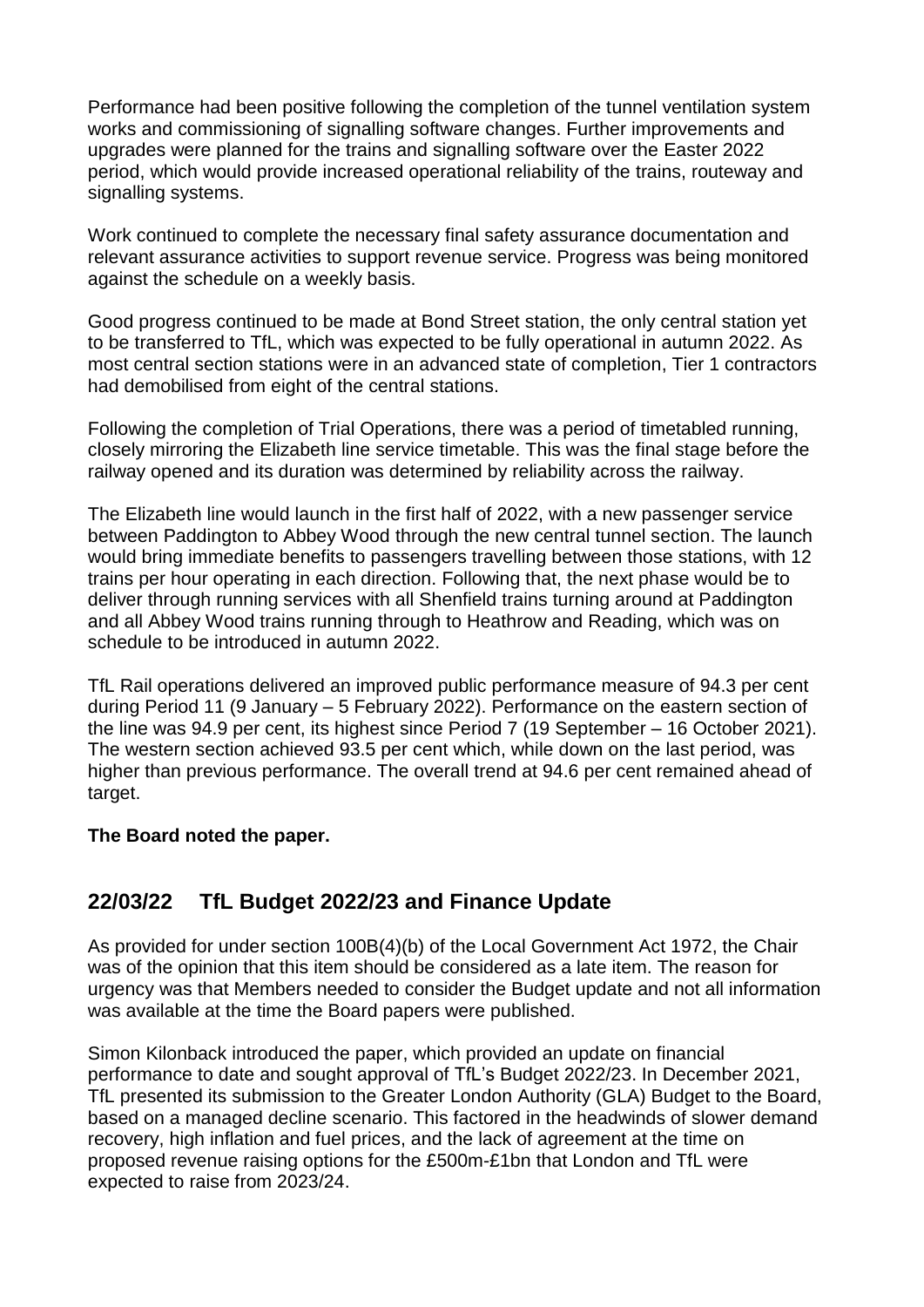Managed decline meant only projects currently underway would be completed or those required to be compliant with safety and other statutory regulations would continue, with no new investment by TfL at all in the transport network. It meant reductions in renewals compromising network operability and reliability. Asset closures and restrictions were likely on the road network, with a high risk of unplanned bridge and tunnel closures. The Tube would be unable to consistently operate a full service, and the rail service and assets were likely to degrade. It also meant a reduction in service levels, including an 18 per cent reduction on the bus network and nine per cent on Tube and rail services.

Managed decline would also impact major outcome areas for TfL, with no proactive progress towards Vision Zero safety, decarbonisation, improving air quality or active travel to support a shift towards more sustainable modes. Even after moving to managed decline, TfL had a funding gap in 2022/23 of £1.1bn and £400m-£500m in 2023/24 and 2024/25.

Assumptions on inflation, passenger income and costs had since been updated and built into the latest funding settlement with Government. The Mayor had also committed to proposals on securing £0.5bn-£1bn additional revenue, and asked TfL to look at an extended Ultra Low Emission Zone (ULEZ) across the whole of London. Work was progressing on the revenue generating options, as presented to the Board in February 2022, which were subject to public consultation as appropriate. These updates meant TfL would be operationally financially sustainable by April 2023, but would not be able to move away from managed decline without £1.2bn Government funding for 2022/23 and a medium-term capital funding agreement thereafter.

Pre-coronavirus pandemic, TfL was on a trajectory to be fully financially sustainable by 2022/23, having built cash reserves for financial resilience, and reduced its operating deficit by 71 per cent and net cost of operations by over £1bn per annum between 2015/16 and 2019/20. The pandemic had a devastating impact on TfL's income, which meant it required Government support.

Since the start of the pandemic, TfL had received around £5.1bn of Government funding including revenue true-up and loan support, to continue the safe operation of the network and support economic recovery. In 2020/21, it received £2.5bn and borrowed an additional £0.6bn when the most severe travel restrictions were in place. TfL implemented its tightest spend controls and reprioritised its investment programme and, as demand responded to the easing of travel restrictions over the last two years, Government support in 2021/22 was reduced to around £1.7bn. For 2022/23, TfL had so far secured around £300m up to 24 June 2022, with a further funding requirement of £927m. This Budget continued its path to financial sustainability from April 2023, meaning that 2022/23 would be the last year Government revenue support was required.

The managed decline scenario failed to support long-term financial sustainability, as well as failing to meet Mayoral and Government policy objectives to pursue a green recovery while ensuring the security of jobs around the UK along the supply chain. To help deliver these policy objectives, TfL was in discussion with Government on the need for longerterm funding for capital investment as it could not solely fund the replacement of major assets, such as rolling stock and signalling, from operating income. Sustainable longterm capital funding, to replace London's strategic national transport assets and support other transport priorities required £0.5bn-£1bn per annum over the next three years to avoid a transport network in decline.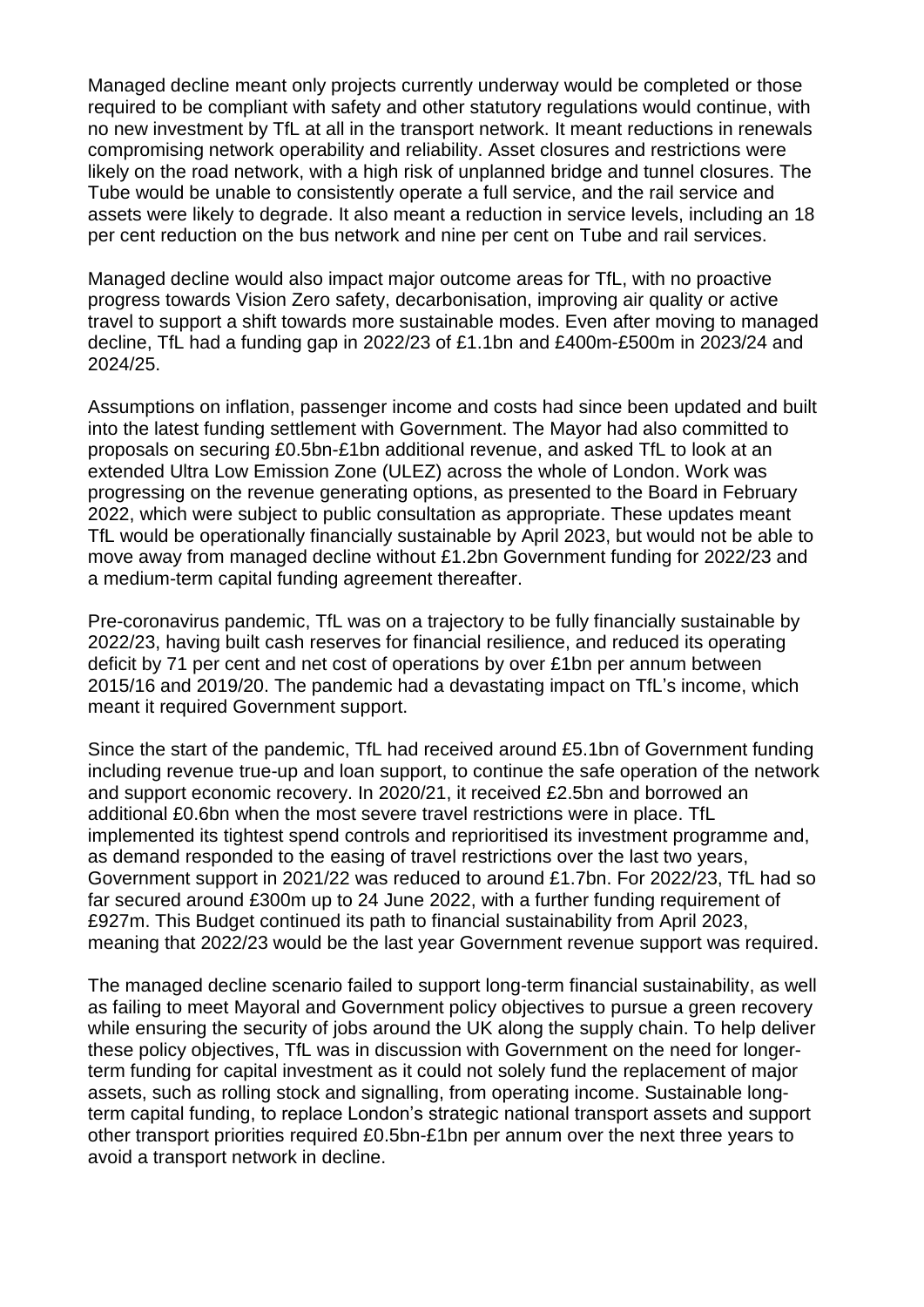Longer-term Government funding would enable TfL to deliver major renewals and capital projects in a more planned, efficient and effective way. Studies estimated that long-term funding could enable cost efficiencies of between 10-30 per cent. Securing capital funding would also free up operating income, to avoid the significant service reductions required under the managed decline scenario, and create the conditions to support longterm financial sustainability. Once capital funding was secured, TfL would update this Budget for 2022/23 and produce a new Business Plan in autumn 2022.

To ensure the success of air quality and congestion policies, TfL needed to encourage people out of cars and into public transport. Road user charging schemes supported the policy objectives, but TfL needed an attractive, zero-emission bus service that was affordable, accessible and a sustainable alternative to car travel. An 18 per cent reduction to bus services from 2022/23 was counter to these objectives and would not provide the public transport support required to complement the air quality schemes. Removing services would be inefficient and would create uncertainty and instability for passengers, bus operators and bus manufacturers. While the Budget assumed an 18 per cent bus service reduction, TfL continued to work with Government to secure funding for the remainder of the year to only make the four per cent reduction originally set out in TfL's Financial Sustainability Plan in January 2021. Additional, long-term sustainable funding would also be required to accelerate the delivery of a zero-emission bus fleet to 2030. With the current trajectory, this would only be delivered by 2034 at the earliest and significant service reductions risked further slippage as it would slow the introduction of new buses into the fleet.

Since the December 2021 Budget, the 2022/23 funding requirement had increased from £1.1bn to £1.5bn, driven by the impact of the Omicron variant to passenger demand and the subsequent Plan B restrictions, which added around £174m. £113m of additional pressure was due to repayment of prior year business rates retention deficit, lower revenue from ULEZ due to higher compliance levels and inflationary pressures of almost £70m. TfL had mitigated £267m of these pressures, largely through additional one-off savings in the operating account, lower financing costs and deferrals of provision and contingencies which were being held for restructuring and the managed decline scenario. This had reduced the funding requirement to £1.2bn, of which £304m had been secured in the most recent funding settlement, leaving an additional £927m to balance 2022/23.

TfL was focussed on lowering operating costs and running an efficient service, with the per-km cost of all transport modes kept either flat or lower compared to a 2015/16 baseline in real terms, with costs expected to fall in real terms to 2025/26. Since the December 2021 Budget, higher inflation had added £66m to TfL's total cost base. Current Retail Price Index (RPI) inflation expectations continued to pose a challenge and were changing rapidly. At the time of setting this Budget, RPI was expected to peak at seven per cent in March 2022. The latest Bloomberg market curves implied RPI would now peak at 9.4 per cent in September 2022, which factored in events in Ukraine, fuel prices, commodities and energy prices, and was a significantly higher level of inflation in the medium-term.

Cash balances were projected to be £1.4bn by the end of 2022/23, when TfL would not have any further revenue support and would need the resilience to absorb any future shocks such as a recession, terrorist incident or asset failure.

This Budget assumed a managed decline scenario, with the exception of the changed assumption on the reduction in bus services, and including £500m of new revenue sources committed to by the Mayor. There was no capital funding to deliver the potential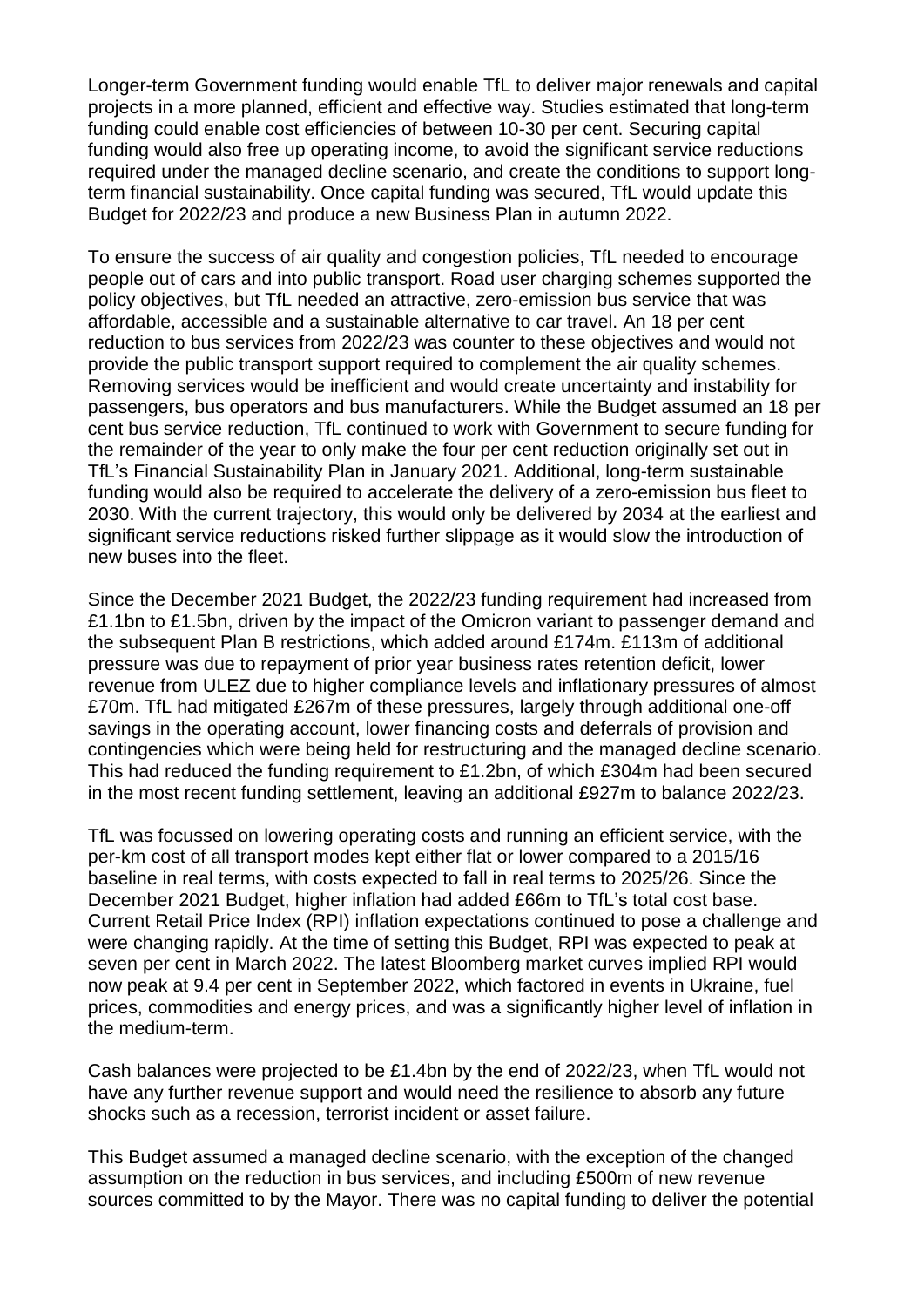expansion of the ULEZ to the GLA boundary or the complementary measures required to support the scheme. Capital funding would be required as part of a longer-term capital funding settlement. Achieving this Budget allowed TfL to no longer require Government support by April 2023, with a forecast surplus of £125m in 2023/24. TfL would be financially stable, but within a managed decline scenario. Securing a long-term funding solution with Government was key to moving away from managed decline and achieving a better set of outcomes.

On risks and opportunities, ULEZ volumes remained a risk, as did delivering an ambitious savings programme of £730m, continued uncertainty around passenger income and activity in the Central Activity Zone, and continued increase in inflation rates. Excluding the risk of not securing further funding of £0.9bn from Government and the continuation of the revenue top-up mechanism, there remained a significant range of risks and opportunities for the next two years of +£0.9bn/-£0.9bn in 2022/23 and +£1.8bn/-£2.0bn in 2023/24. This highlighted the importance of re-building cash reserves and maintaining an appropriate level of contingency, with £100m as the relevant amount of contingency to hold in 2022/23, which was sized on the net risks excluding passenger income.

Capital investment assumptions remained the same as the GLA Budget and assumed no Government funding for capital beyond the £1bn of capital business rates confirmed in the 2021 Comprehensive Spending Review. The impacts were now widely understood, including having to use interim solutions to maintain assets that increased whole life costs, and higher risk of disruptions due to asset restrictions and closure. The investment level in renewals was minimal and capped at £600m. TfL had a total of £750m for critical asset renewals and would apply active portfolio management to ensure the approach mitigated any unforeseen slippage on individual schemes and maximised delivery whilst remaining within the Budget envelope.

TfL continued to deliver the enhancement schemes that were committed and in-delivery prior to the pandemic, with a number of key projects completing in 2022/23 that would support London's recovery, including: the opening of the Elizabeth line central section; completion of the Barking Riverside extension; completion of Bank station; new Docklands Light Railway Rolling stock testing; and completion of new Piccadilly line trains.

The Government recognised the need for certainty and stability in TfL's pipeline of capital investment and had stated it was willing to provide support in the short and medium term. Any agreement could impact capital expenditure in 2022/23 and would be reflected in an update to the Budget when secured.

#### **The Board noted the paper and approved the TfL Budget for 2022/23, as described in the paper.**

## **23/03/22 TfL Scorecard 2022/23**

Andy Byford and Simon Kilonback introduced the paper. The TfL scorecard was the primary tool for tracking in-year progress against TfL-wide strategic objectives, and incentivising senior managers to make strategically aligned decisions. The 2022/23 TfL scorecard had been developed to align with TfL's Vision and Values, using its roadmap pillars, and the Mayor's Transport Strategy (MTS) objectives, ensuring the focus for 2022/23 moved TfL towards its long-term ambitions.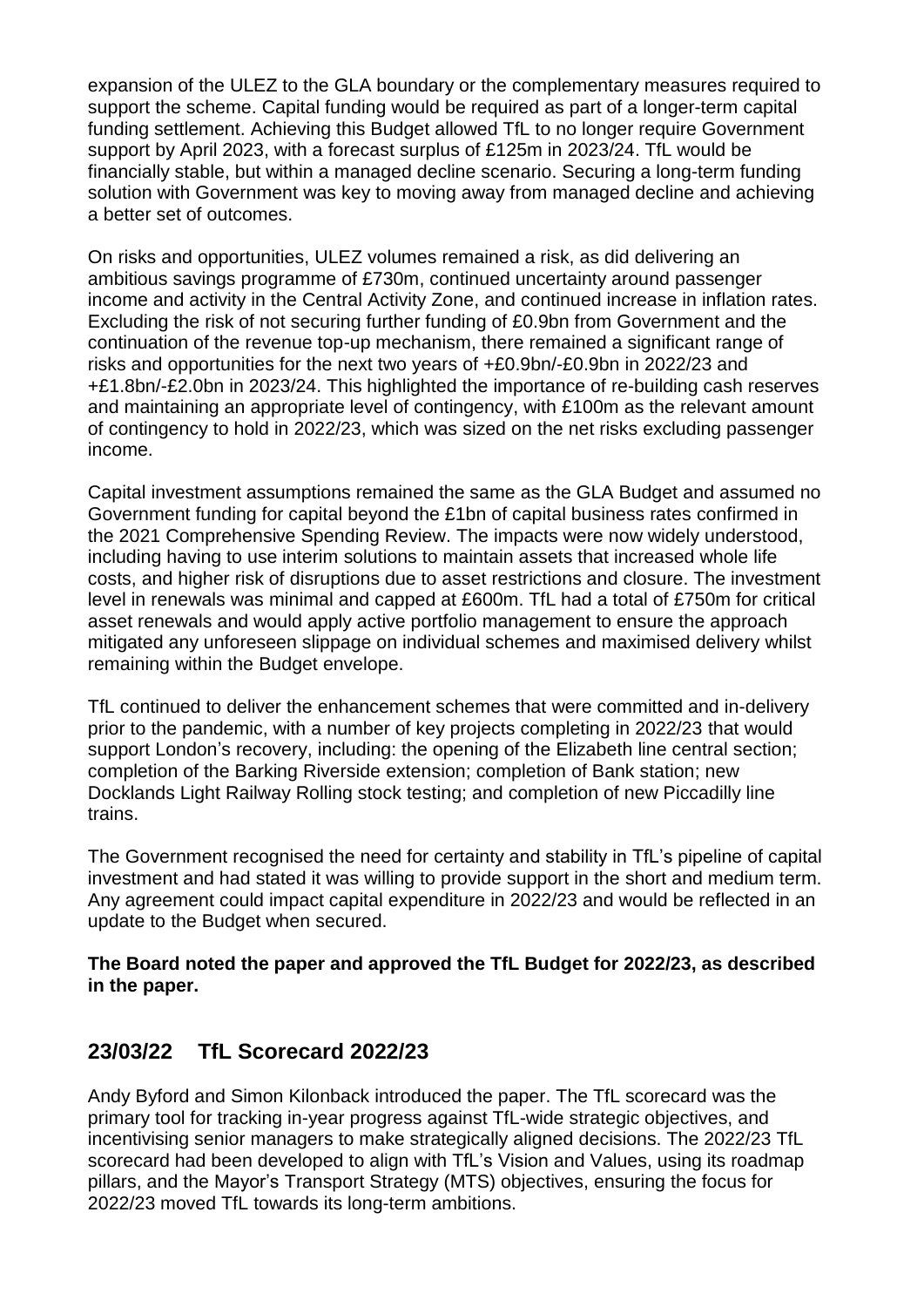The measures selected for the 2022/23 scorecard maintained the focus of 2021/22, encapsulating the key priorities of attracting customers back onto the network, achieving financial sustainability, and decarbonising operations, while never compromising on safety. The targets set a bold yet achievable level of ambition for 2022/23. They were aligned both to the assumptions in TfL's proposed Budget, and to the requirements set out in the Department for Transport's funding settlement letter of 25 February 2022.

The inclusion target was considered stretching and recognised that change would take time. Addressing low declaration rates would improve understanding and demonstrate greater staff confidence.

The environmental measures were welcomed but remained quite blunt. This was an area where work was underway to better define desirable outcomes and to provide more granular insight on carbon emissions.

The finance measures did not include net targets due to funding and passenger number uncertainty, but these would be restored in future years.

Members requested that future papers include historical trend data and data for the current measures would be sent to Members. **[Action: Gareth Powell]**

Members noted that authority would be sought from the Board for any proposed revisions to the targets due to changes in Budget assumptions or any material differences to the conditions of the current funding settlement in any future funding agreement.

#### **The Board noted the paper and:**

- **1 approved the 2022/23 TfL scorecard; and**
- **2 noted the approach to divisional scorecards for 2022/23.**

### **24/03/22 TfL Prudential Indicators 2022/23 to 2024/25**

As provided for under section 100B(4)(b) of the Local Government Act 1972, the Chair was of the opinion that this item should be considered as a late item. The reason for urgency was that Members needed to consider the Prudential Indicators, information for which was drawn from the Budget and not all information was available at the time the Board papers were published.

Simon Kilonback and Patrick Doig introduced the item. Under the Chartered Institute of Public Finance and Accountancy (CIPFA) Prudential Code (the Code), TfL was required to adopt Prudential Indicators that supported decision-making on planned capital expenditure, borrowing and treasury management activities. The Code was revised in December 2021, with the main changes applying from 2023/24, and these were addressed in the proposed Prudential Indicators for 2022/23 and the following two years, as set out in the appendices to the paper. The Prudential Indicators were consistent with the Treasury Management Strategy for 2022/23 and the principles underpinning the longterm TfL Capital Strategy. These limits and indicators were based on figures in the TfL's Budget (approved above, Minute 23/03/22). Prudential Indicator outturns were reported each year.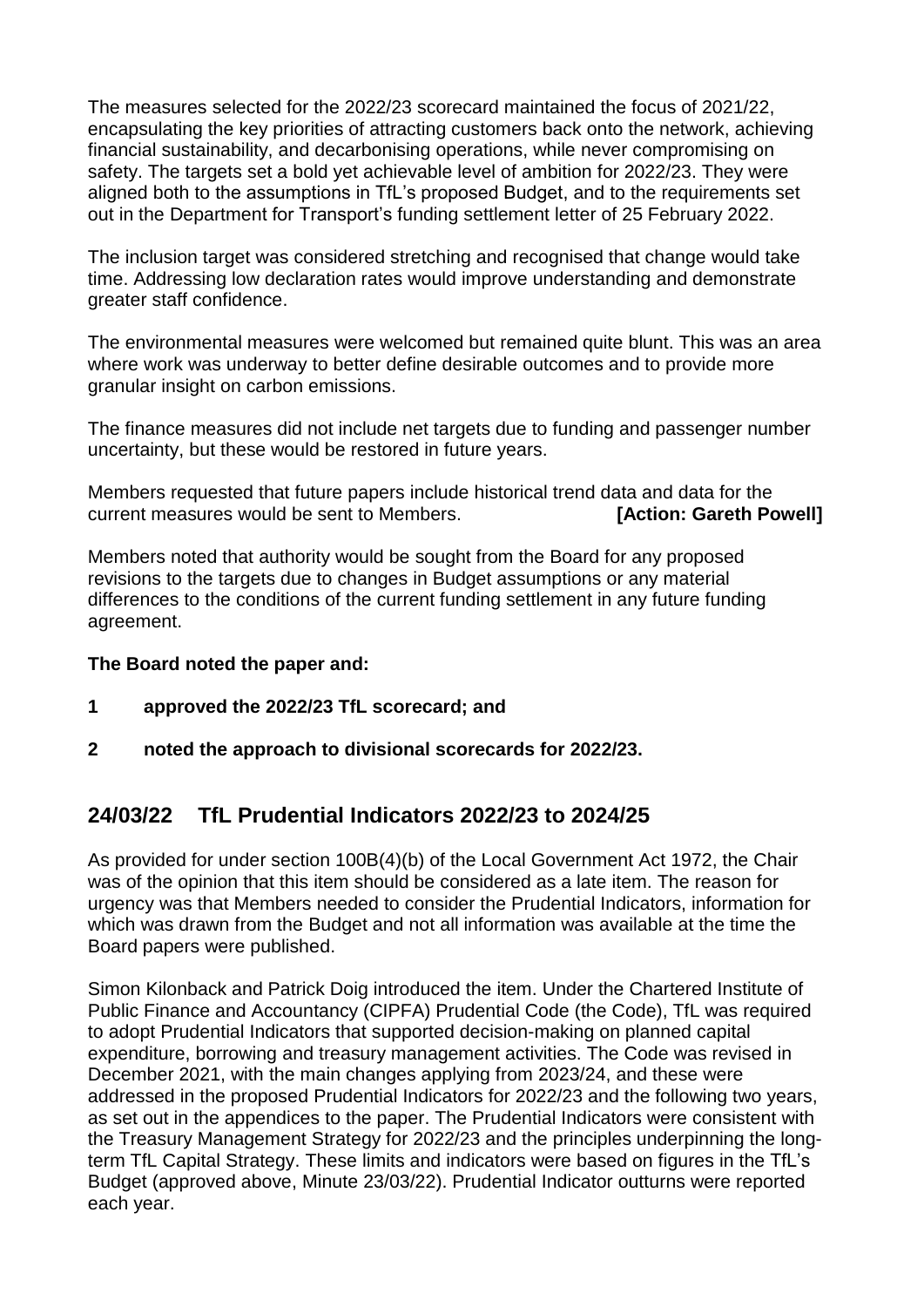Under Capital Finance regulations, local authorities were required each year to set aside some of their revenues as provision for debt. TfL's annual statement as to its policy for the calculation of this provision was set out in the TfL Policy Statement on Minimum Revenue Provision.

Capital structure options were being explored in relation to TfL's commercial development subsidiary, TTL Properties Limited (TTLP), including the potential to raise commercial funding for future investment in housing. The borrowing limits set out in the paper made an allowance for potential future debt arising from this activity.

TfL operated a structure of parent company guarantees across most companies within the Group, which allowed the accounts of guaranteed companies an exemption from audit. To allow for the proposed capital structuring of TTLP, and for any debt drawn down within subsidiary companies to be non-recourse to TfL, it was proposed that, for the financial year 2022/23, the guarantees of TTLP, and possibly its subsidiaries which enter into development-specific joint ventures, should not have their guarantees from Transport Trading Limited renewed.

TfL's Extraordinary Funding and Financing Agreement with the Government, dated 25 February 2022, had been extended until 24 June 2022. TfL's Budget was prepared using assumptions in respect of the levels of future Government support and existing conditions. Should a new funding settlement be agreed during 2022/23 that materially impacts on the assumptions underlying TfL's approved Budget, the Board would be asked to approve a revised Budget and any related changes to the Prudential Indicators.

#### **The Board noted the paper and approved:**

- **1 the TfL Prudential Indicators as set out in Appendix 1;**
- **2 the Treasury Management Indicators as set out in Appendix 2 for 2022/23 and the following two years; and**
- **3 the Annual TfL Policy Statement on Minimum Revenue Provision set out in section 7 of the paper.**

## **25/03/22 Establishment of Land and Property Committee**

Howard Carter introduced the item. On 8 December 2021, the Board noted the proposal that TfL establish a Land and Property Committee in 2022, under the items on the Board Effectiveness Review and the Appointments to TfL and its Committees and Panels.

The purpose of the Land and Property Committee would be to set the strategic direction of TfL's land and property development activities and of TTL Properties Limited (TTLP), a wholly owned subsidiary of TfL, and to oversee and provide assurance on behalf of the Board of delivery against its business plan. TTLP would operate as a commercial enterprise to deliver against the Mayor's affordable housing ambitions, while safeguarding and enhancing TfL's operational delivery and assets, and making a significant contribution to TfL's financial sustainability.

The proposed terms of reference were set out in Appendix 1 to the paper. Proposals for the governance of TTLP were being drawn up and would be considered by Members as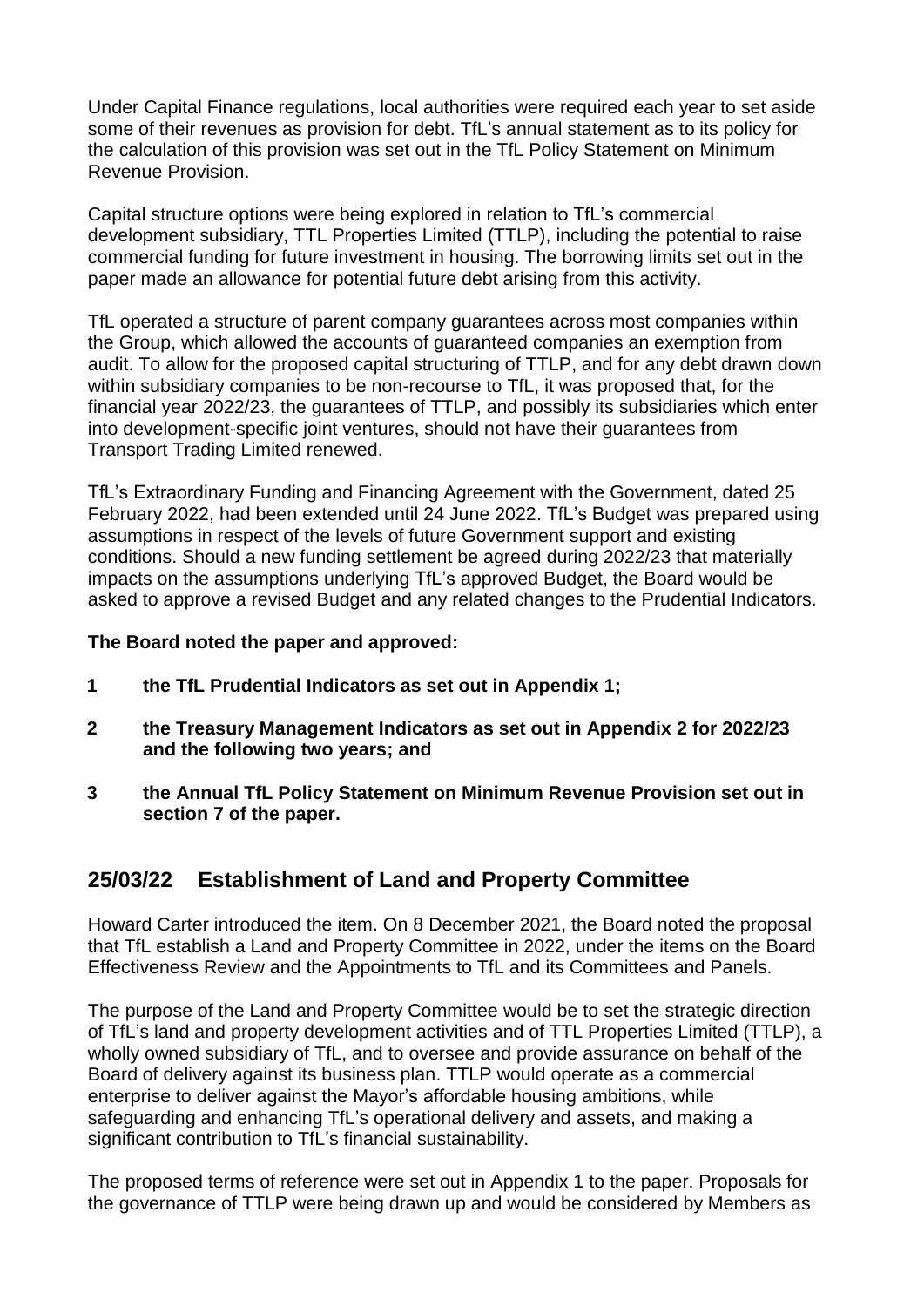part of a funding approval request. The terms of reference and governance arrangements would be reviewed in the light of operational experience as part of the externally led 2022 Board Effectiveness Review. The establishment of the Committee also required changes to the terms of reference of the Finance Committee and the Programmes and Investment Committee to reflect their relationship with the new Committee.

The Board was also asked to agree that the General Counsel: amend Standing Orders and the terms of reference of the Finance Committee to consolidate a previous delegation of a reserved matter to the Committee on Treasury Management approvals, as those arrangements had worked satisfactorily and to amend Standing Orders that applied to the quorum at meetings, to clarify that Members attending meetings by teleconference or videoconference could take part in discussions but not decisionmaking, as they did not count toward the quorum.

As discussed earlier in the meeting, Patrick Doig, the statutory Chief Finance Officer (CFO), had been asked to take on the responsibilities of the managing CFO role, until that post was recruited to. The Commissioner would exercise his authority, under Standing Order 125, to designate Patrick Doig to carry out the functions that Standing Orders delegated to the vacant managing CFO post until it was filled. There were several processes where the Board had specifically delegated authority to the managing CFO alone and approval was requested to extend all approvals and authorisations given to the managing CFO to the statutory CFO as well. Where processes required the approval of both the managing and statutory CFO, the statutory CFO would also consult with the Director of Corporate Finance.

#### **The Board noted the paper and the verbal update in relation to the interim arrangements for authority delegated to the managing Chief Finance Officer and:**

- **1 approved the establishment of a new Land and Property Committee of the Board to provide assurance and oversight for the Board on TfL's land and property development activities and the operation and performance of TTL Properties Limited and its subsidiaries, with authority, initial membership and terms of reference as appended to the paper;**
- **2 approved the amendment of the terms of reference for each of TfL's other Committees and Panels, as described in the paper, to reflect the establishment of the new Land and Property Committee;**
- **3 approved the conversion of the specific delegation by the Board on 29 July 2020 to the Finance Committee in relation to the approval of Treasury Management matters that are reserved to the Board to a general delegation to the Finance Committee;**
- **4 agreed that, for so long as the post of managing Chief Finance Officer remained vacant, where any approval or authority was to be given by the managing Chief Finance Officer, other than as set out in Standing Orders, it may also be given by the statutory Chief Finance Officer provided that, where any matter required the approval of both the managing and statutory Chief Finance Officers, that approval was subject to consultation with the Director of Corporate Finance; and**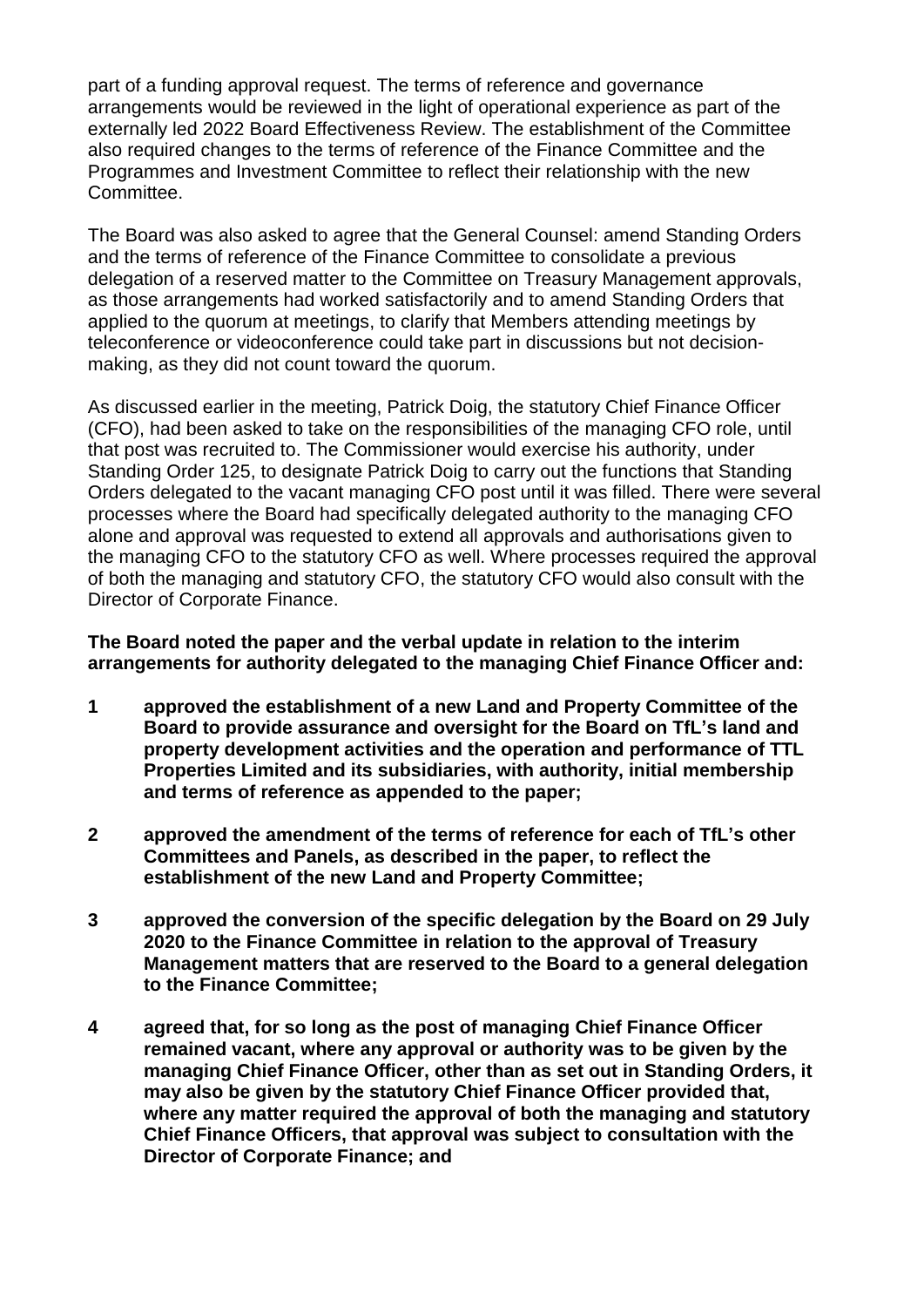**5 authorised the General Counsel to implement the changes to Standing Orders and terms of reference for Committees and Panels as described in the approvals listed above and in the paper.**

### **26/03/22 Report of the meeting of the Safety, Sustainability and Human Resources Panel held on 24 February 2022**

The Chair of the Panel, Dr Lynn Sloman MBE, introduced the item.

The Panel had a useful discussion on the progress of the Bus Safety programme, which provided a good example of TfL's safe systems approach. In the last year, 132 people had been killed or seriously injured on the buses; while this was ahead of the trajectory to reduce that number to zero, in part due to the fall in ridership, the Panel would keep the progress under review as several important initiatives had been impacted by funding uncertainty.

There was also a good discussion on TfL's Climate Change Adaptation strategy and how it was building resilience to manage the risks. The Panel would again keep this under review.

### **The Board noted the report.**

### **27/03/22 Report of the meeting of the Programmes and Investment Committee held on 2 March 2022**

The Chair of the Committee, Ben Story, introduced the item.

The Chair commended the management's open approach to accepting and addressing the recommendations from assurance reviews and the commitment to have no overdue recommendations. The number of overdue recommendations had reduced to one from the Independent Investment Programme Advisory Group and 10 from TfL's Project Assurance team.

The Committee had a useful discussion on asset renewals, which focussed on asset condition and future spend that focussed on value and achieving the Mayor's Transport Strategy outcomes. The discussion on the Technology and Data (T&D) programme focussed on renewals and the Committee encouraged the Executive team to consider how T&D could drive efficiency and value.

The Committee reviewed the update on Enterprise Risk 8 – Delivery of key projects and programmes, where its status had changed to "requires improvement" to reflect the impact of the coronavirus pandemic, inflation and funding uncertainty on TfL and its supply chain. It appreciated the commitment from staff to improve the risk outlook.

#### **The Board noted the report.**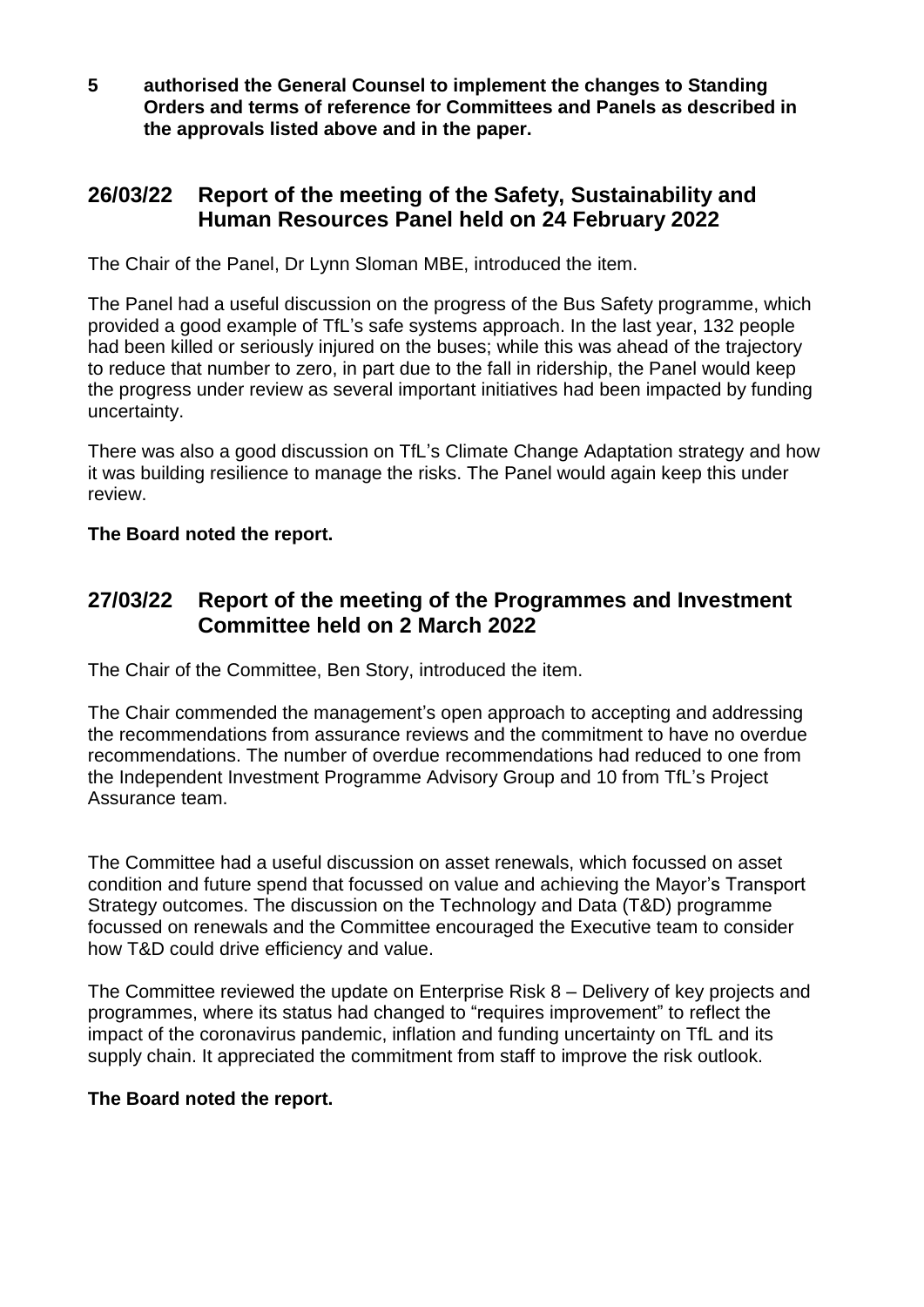# **28/03/22 Report of the meeting of the Finance Committee held on 9 March 2022**

The Chair of the Committee, Anne McMeel, introduced the item. Many of the issues discussed had been considered earlier at this meeting.

The Committee exercised the authority delegated by the Board to approve: the Treasury Management Strategy 2022/23; the Treasury Management and Derivative Investments Policies; and the Investment Management Strategy 2022/23 - Non-Financial Assets. The Treasury team was commended for the successful upgrade of its treasury management system.

The Committee had approved revised Taxi Fares and Tariffs, which sought to strike an appropriate balance between affordability for passengers and providing enough income for the trade to retain and attract drivers. An interim review of the impact of the changes on passenger numbers and drivers would be provided to the Committee later in the year.

The Committee also approved the arrangements for the Greater London Authority Group collaborative procurement of Power Purchase Agreements.

#### **The Board noted the report.**

### **29/03/22 Report of the meeting of the Audit and Assurance Committee held on 16 March 2022**

The Chair of the Committee, Mark Phillips, introduced the item.

The Committee had considered the Integrated Assurance Plan, which was closing out existing work and moving towards a dynamic plan for 2022/23 that enabled the plan to adjust for changes more readily.

The update on Enterprise Risk 13 – Governance controls and suitability had identified no critical issues. Members and the Executive team would hold an Enterprise Risk workshop shortly to discuss and review the key risks to TfL and how they were manged.

The Committee welcomed the Independent Investment Programme Advisory Group review of supply chain contracts and also recommended that financial control environment trend indicators focus on how they demonstrated value for money.

#### **The Board noted the report.**

## **30/03/22 Report of the meeting of the Customer Service and Operational Performance Panel held on 17 March 2022**

The Chair of the Panel, Dr Mee Ling Ng OBE, introduced the item.

The Panel considered the quarterly Customer Services and Operational Performance Report and had a detailed and constructive discussion on Enterprise Risk 3 – Major service disruption (ER3).